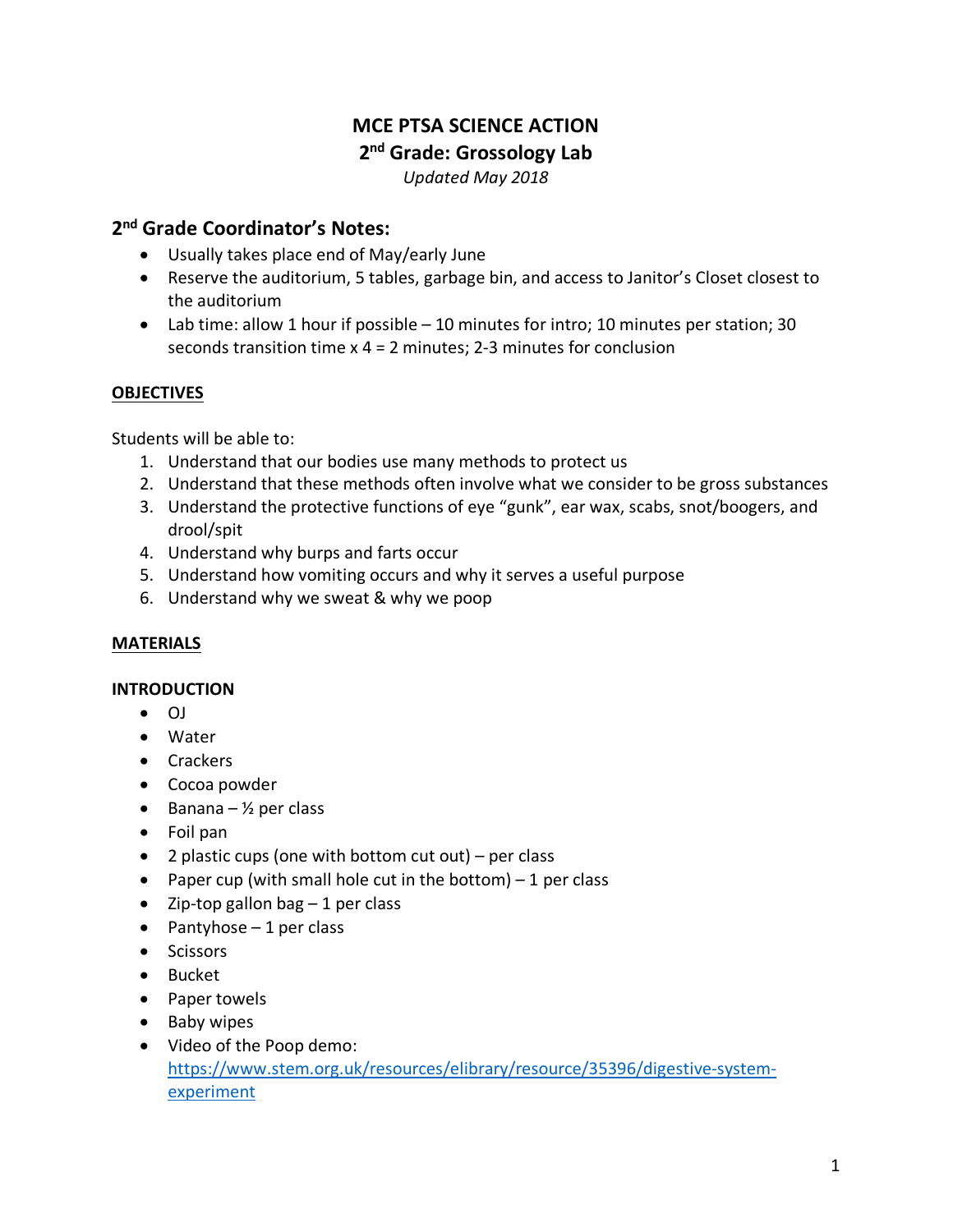# **TABLE 1**

- Zip-top Plastic baggies (one per student)
- 3 oz. paper cups (2 per station, plus extras)
- Corn syrup (1.5 oz per student)
- Corn starch (1 oz. per student)
- Green & yellow food coloring
- Baby wipes
- Paper towels
- Slop bucket

#### **TABLE 2**

- Saliva diagram
- Zip-top plastic baggies (1 per student)
- 3 oz. paper cups (1 per station)
- Lemon juice (1 oz. per student)
- Water (a couple of gallons per class can use containers from Buoyancy lab)
- Saltine crackers or bread slice (1 per student)
- Paper towels
- Slop bucket

# **TABLE 3**

- Bucket
- Balloons (4 per class)
- Funnel
- Baking soda (approx.. 12 oz. per class)
- Spoon or scoop for the baking soda
- White vinegar (approx.. 8 oz. per class)
- Small bottle to pour vinegar
- Slop bucket

# **TABLE 4**

- Alcohol prep pads (1 per student)
- Timer (watch or smart phone would work!)
- 2 "ear canals" oatmeal container with bottom cut out; outside covered in construction paper; Velcro on inside of one container
- 2 tennis balls
- Slop bucket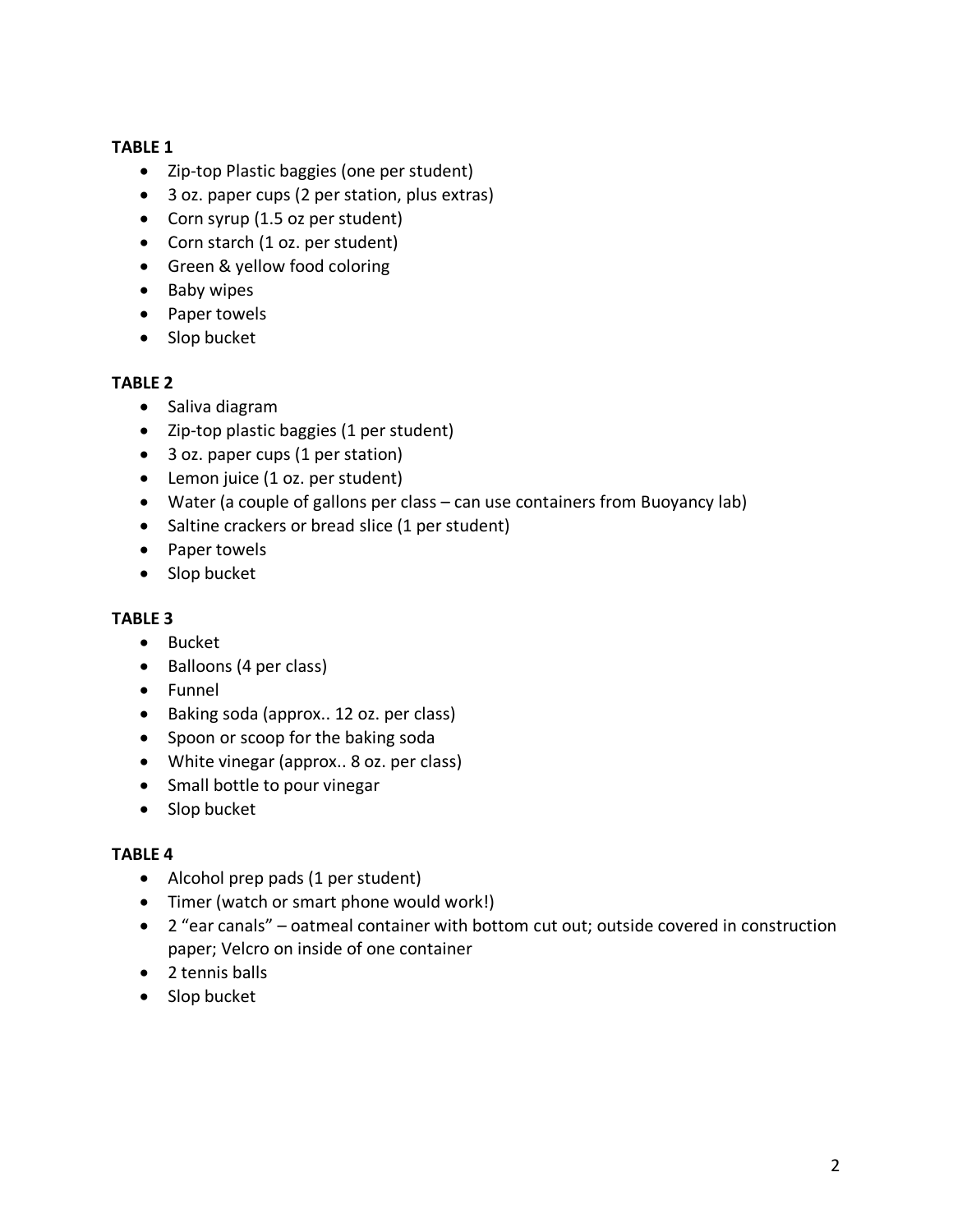#### **INTRODUCTION**

The human body can sometimes seem gross.

- Can anyone think of a gross thing that our bodies make? (*scabs, vomit, poop, burps, farts, etc.*)
- Does anyone know why our bodies make these oozy, gushy, smelly, and crusty substances? (*to protect our bodies*)

Today we are going to learn about some of those gross things. Even though things like mucus, vomit, and scabs might seem gross, there is a reason our bodies make them!

#### **GROSS FACT #1: EYE GUNK**

Raise your hand if you have ever woken up in the morning and found gunk in the corners of your eyes.

Can anyone guess why our eyes make that gunk? (*encourage a few responses*)

The gunk protects our eyes. Our eyes produce mucus all day but our tears flush out the mucus before it can harden. Our eyelashes work like windshield wipers during the day to wipe away the tears.

Tears are mostly water plus a little salt with some oil, mucus, and chemicals called enzymes that kill germs and protect our eyes.

At night our windshield wipers aren't working so the mucus builds up, dries, and hardens.

#### **GROSS FACT #2: SCABS**

Another gross thing our bodies make is a scab. Can anyone guess why scabs are important? (*allow a few guesses*)

A scab is a special barrier created by our bodies when we get a cut or scrape. It's like a natural Band-Aid! It prevents germs from getting inside us while our skin reforms underneath. Also, a scab helps stop blood from continuously oozing out of our wound, so that we don't lose too much blood.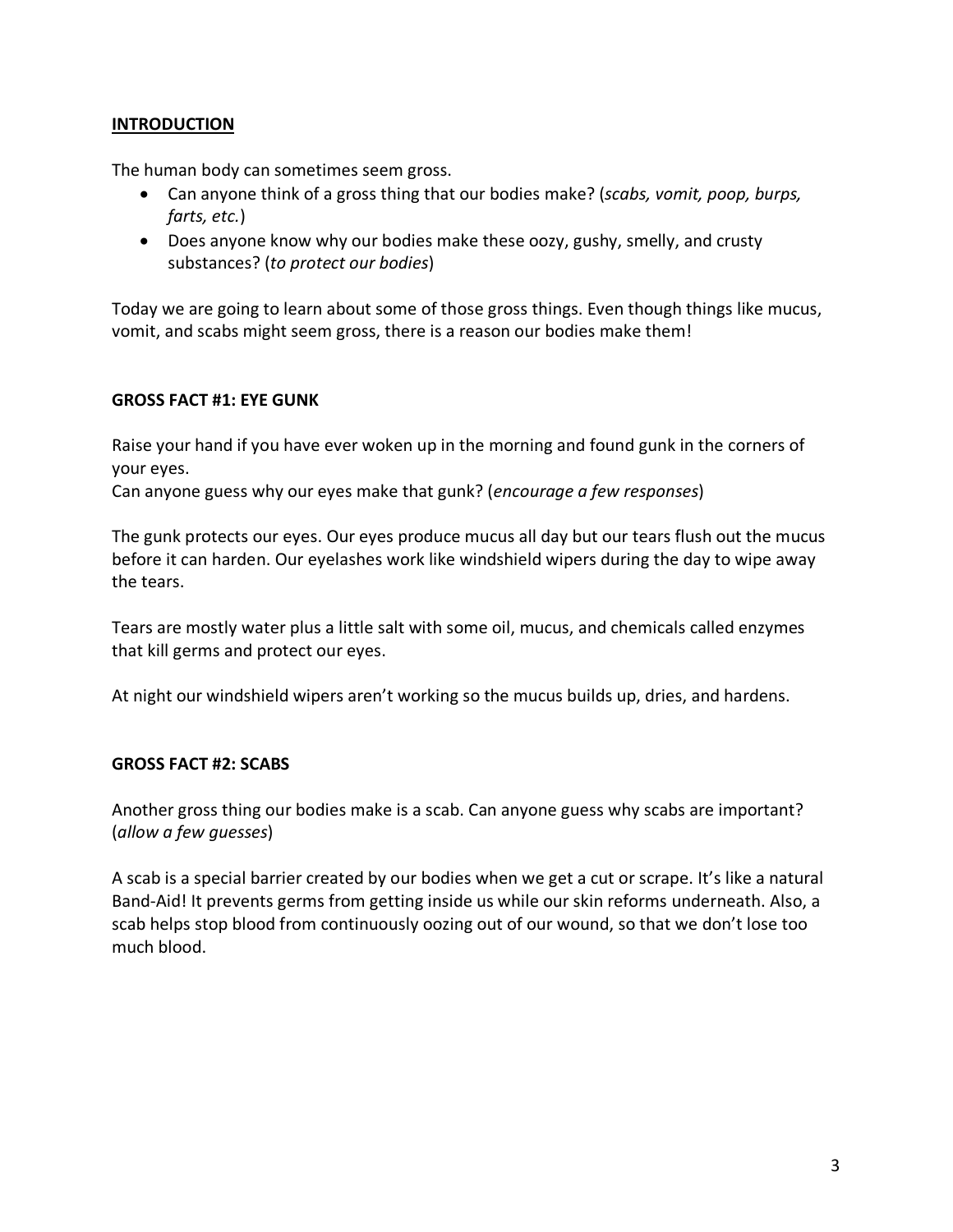# **GROSS FACT #3: POOP**

- 1. *This bag is our stomach and inside we have some stomach acid* (orange juice)
- 2. Add crackers & banana to the bag *this is the food we might eat*
- 3. Add water *this water represents saliva*
- 4. Squeeze out the air & seal the bag. Start mashing it up; walk around and have kids mash it a bit. *Our hands are acting like the stomach walls and squishing the food*.
- 5. *Now we're going to transfer the food to the small intestine*.
	- a. Slide pantyhose opening over the cut-away bottom of a plastic cup; place in foil pan
	- b. Cut corner off bag and pour into cup
- 6. Pick up cup and slide food down
	- *a. The liquid represents nutrients being absorbed and used by our body*
	- *b. Parts that the body can't digest are left in the intestine – it moves from the small intestine and into the large intestine*
	- *c. Now the waste needs to exit your body, so how do we get it out?*
- 7. Squeeze the waste out through the hole and into the bucket
	- *a. So, what does this represent?!*

Poop is important because it's our body's way of getting rid of the parts of the food that cannot be used.

Today we are going to learn about other gross things that our bodies do. But remember, even though these things seem gross, they are all really important in keeping us healthy.

Now we will break up into four groups. You will start at one table, and have a chance to do all four activities.

We have some rules for Science Action:

- 1. Listen carefully to directions
- 2. Never put anything from Science Action in your mouth
- 3. Have fun!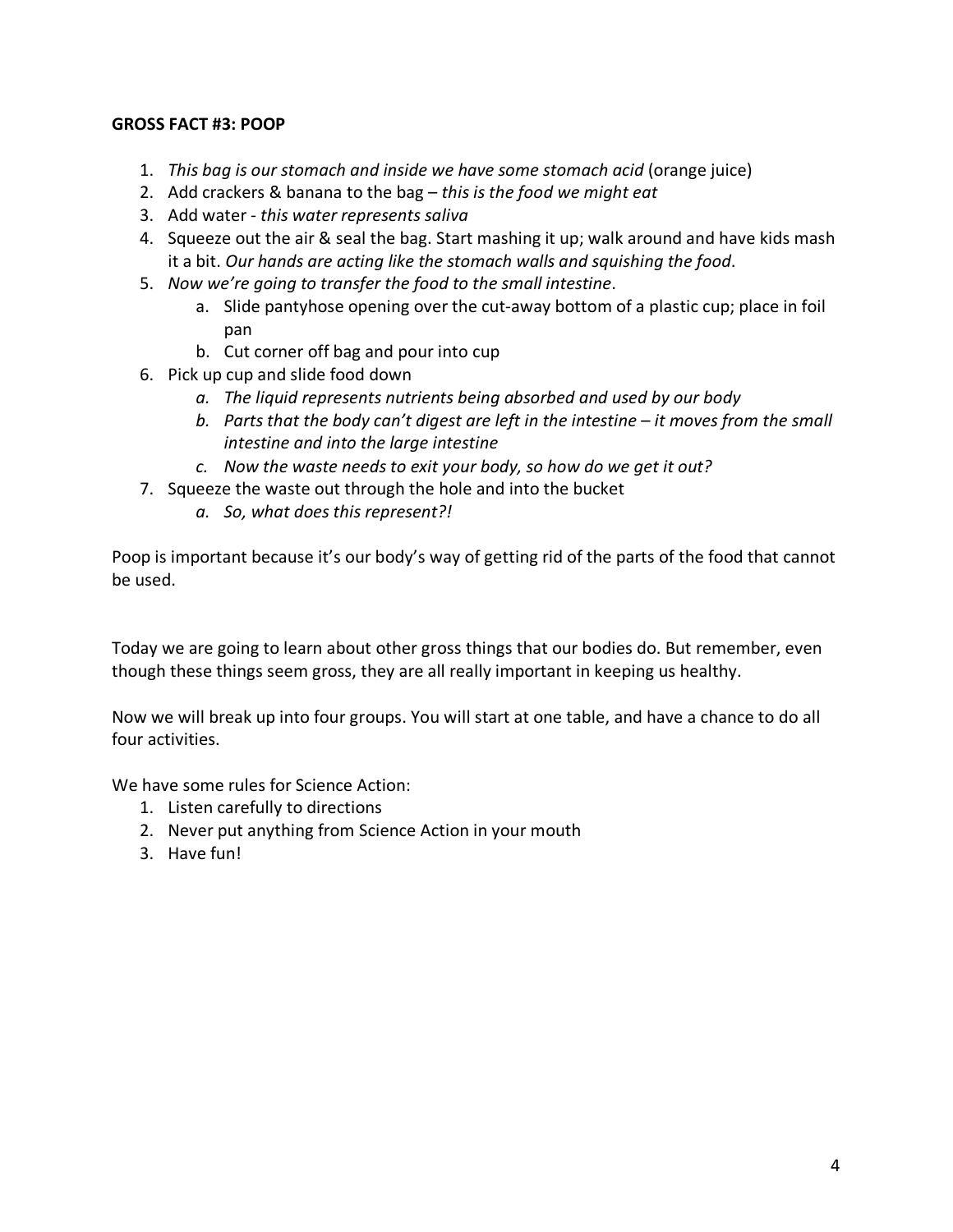# **ACTIVITY 1: SNOT & BOOGERS (Slime)**

### **GROSS FACTS: SNOT & BOOGERS**

Snot and boogers seem pretty gross, right? Did you know they keep us healthy? Snot and boogers help protect our bodies by trapping foreign things like dust and bacteria that might enter our nose.

- We breathe air in through our nose, which cleans the air using its nasal hairs.
- These hairs trap harmful particles, like dirt, sand, pollen, and germs.
- Snot coats our nasal hairs & traps these particles. Snot is a combination of mucus and bacteria-killing chemicals.
- Gradually, snot is moved to the back of our throat and swallowed, and then it is destroyed in our stomachs.
- We make a new batch of snot about every 20 minutes, and we swallow about a quart of snot each day!
- When snot dries out inside our nose, boogers are formed. These are crusty globs contain the harmful particles that were trapped by the nasal hairs.
- Boogers are removed when we blow our nose or sneeze (which can propel air and snot at speeds of up to 100 miles per hour!).

#### **MAKING FAKE SNOT:**

- 1. Give a plastic baggie to each student.
- 2. Pour corn syrup into 3 oz. paper cups fill halfway. Students pour into their baggie. (keep cups for next group, or toss)
- 3. Pour corn starch into another set of 3 oz. paper cups fill ¼ of the way. Students pour into their baggie.
- 4. Add 4 drops green food coloring and 2 drops yellow food coloring per baggie.
- 5. Seal the baggies and instruct the students to knead it.

#### *Explain*:

- The baggies represent our noses
- What does the corn syrup represent? (*mucus/snot*)
- What does the corn starch represent? (*dirt, pollen, etc.)*
- What does the food coloring represent? (*bacteria*)
- Why is snot so important? (*it carries away dirt and bacteria*)

Note: Instruct students to toss their baggies into the slop bucket (empty bucket into the garbage after each class)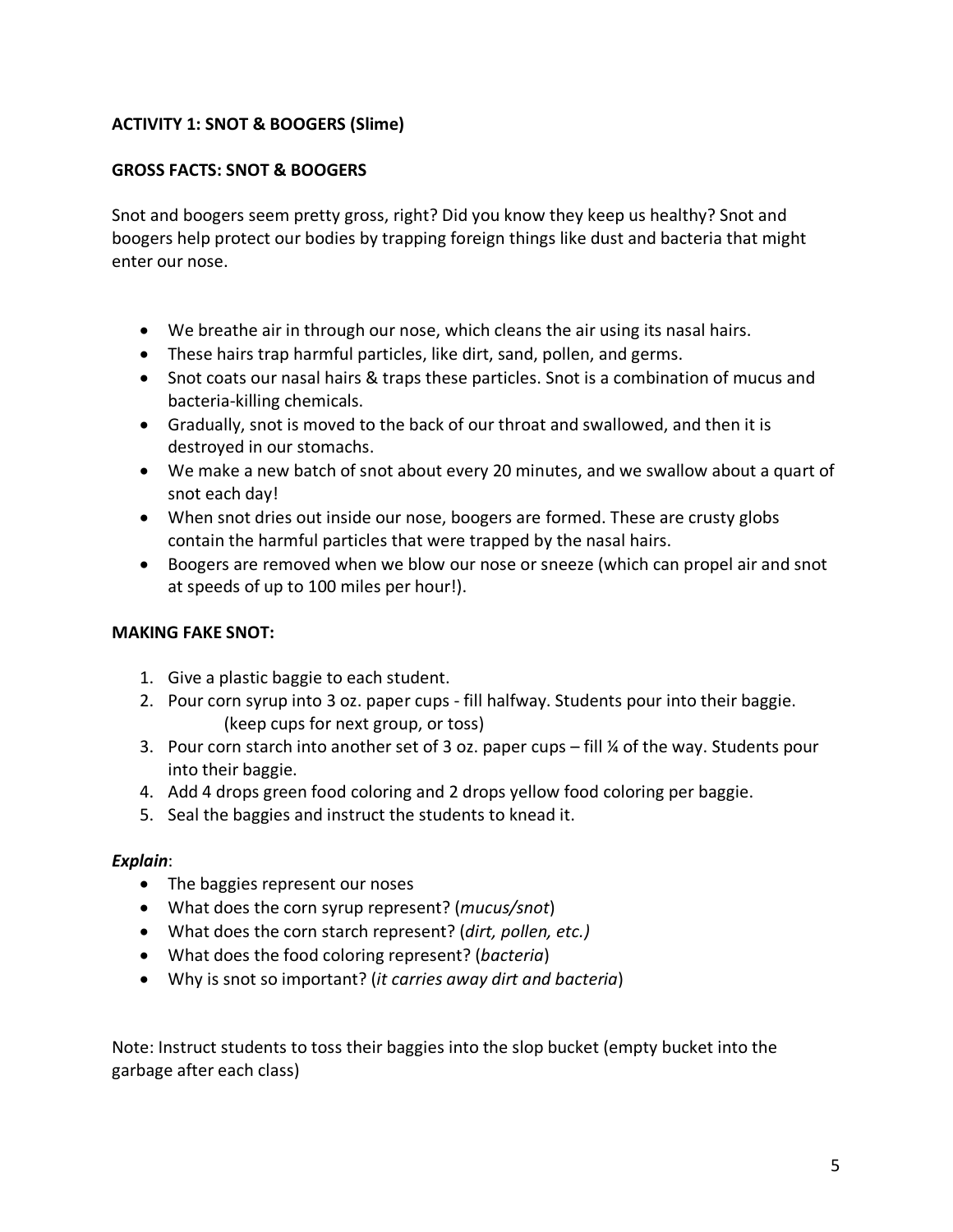# **ACTIVITY 2: SPIT, DROOL & VOMIT**

# **Part I. SPIT & DROOL**

- Spit is also called saliva, and it is produced in three pairs of salivary glands (see diagram).
- We produce nearly a quart of saliva each day!
- Saliva is mostly water & helps us to eat by moistening each bite of food and allowing it to be swallowed easily
- Saliva has enzymes that help break down our food
- Saliva helps our taste buds so we can taste our food we actually make saliva when we smell food, before we even taste it!
- Saliva also has bacteria-killing chemicals to help keep germs from getting past our mouths

# **HOW SALIVA HELPS US SWALLOW OUR FOOD**

- 1. Distribute a baggie to each student
- 2. Pour water into 3 oz. cups fill halfway. Students pour into baggie.
- 3. Pour lemon juice into 3 oz. cups fill 1/3 or 1/4. Have the students smell the lemon juice.
	- a. *ASK*: What happened in your mouth when you smelled the lemon juice? (*start to produce saliva – our body does this when we smell food; our mouth is getting ready to eat)*
	- b. Students pour lemon juice into baggie.
- 4. Place a cracker into each student's baggie and seal.
	- a. NOTE: Be sure the kids squeeze the air out before sealing the bags.
- 5. Instruct the students to use their fingers to break up the cracker.

# *Explain*:

- The baggie represents your mouth, and the cracker is a food you might eat.
- What does the water represent? (*saliva*)
- What does the lemon juice represent? (*enzymes in our saliva that break down food*)
- What does breaking the cracker with your fingers represent? (*chewing with your teeth*)
- What is happening to the cracker? (*it's getting broken down to make it easy to swallow*)

# **PART II. VOMIT**

What happens if we eat spoiled food, or eat too much, and need to quickly get rid of something in our digestive system that might be harmful? (*we puke/vomit/throw up)*

When we eat more than our stomach can hold, or if there is something upsetting our stomach, our body knows we have to get rid of it right away. Our brain sends a signal that makes the food from our stomach shoot up and out of our mouths, and we vomit.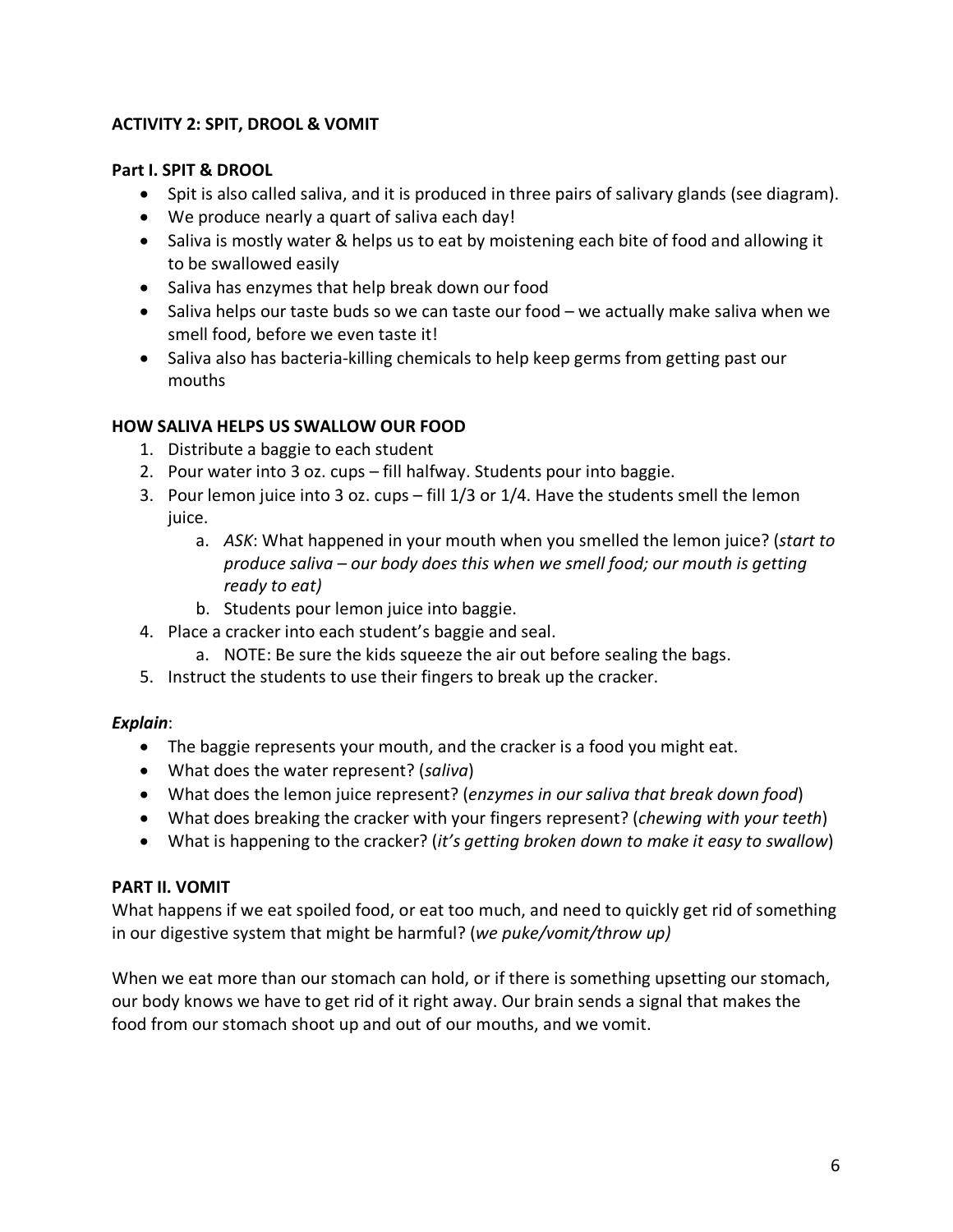Vomit is half-digested, soggy food from our stomachs (*hold up the baggie of "food" from Part I),*  slimy stomach mucus, saliva, and stomach acids that help us digest food. When we puke, mashed up food in our intestines comes up, past the stomach and out again. That nasty smell can be blamed on our stomach acids.

Does anyone know why it's important that we are grossed-out by vomit?

- Vomit usually contains something that could make us sick, so it's important to stay away
- It's good that we are grossed out by vomit…that reaction actually helps keep us healthy

NOTE: Instruct students to toss their baggies into the bucket (empty bucket into the garbage after each class)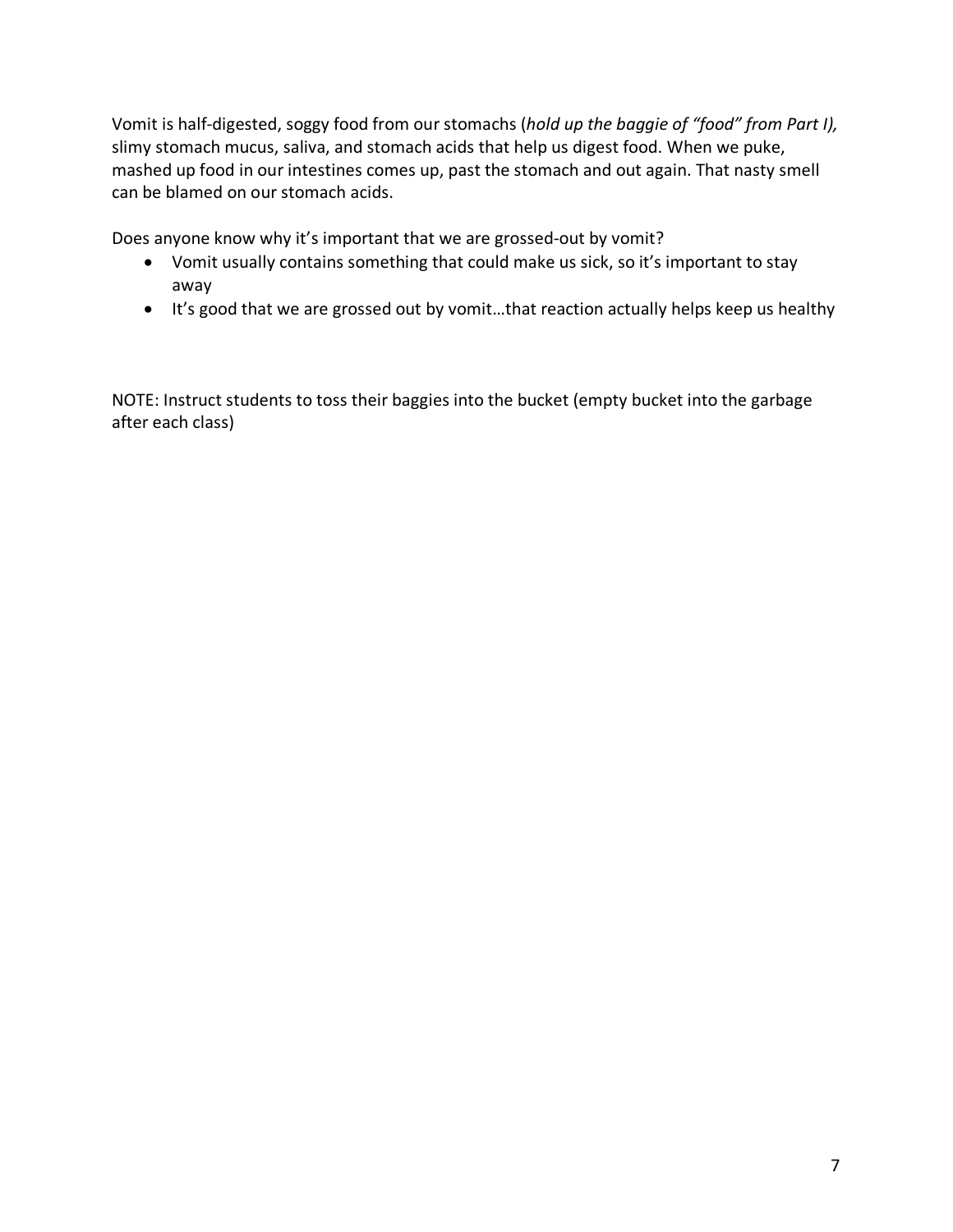# **ACTIVITY 3: BURPING & FARTING**

What are burps and farts? (*gases*)

Where do these gases come from?

• There are gases that we swallow, and other gases that our bodies make.

# **Burps**:

- Our stomach is like a balloon. When we eat, drink, or talk, sometimes we swallow gas or air – which adds gas to our stomach.
- When our stomach digests food, it also creates gas.
- If the gas pressure in our stomach gets too high, the air comes up and out our mouths as a burp.
- Did you know cows burp a lot? Every year, cows in the US burp about 50 million tons of gases into the atmosphere. If these gases could be caught and contained, the burps of 10 cows could keep a small house heated for a whole year!

# **Farts**:

- Farts are the extra gases escaping through our large intestine and out through our anus.
- Did you know that most of us pass a quart of gas each day? But not all at once! We burp or fart 10 to 15 times a day.
- Sometimes we don't even know we have burped or farted. It's the loud or smelly ones that we notice!
- What makes a fart smell? The smell comes from gases created by the bacteria in our gut.
- When we eat foods with a lot of sulfur, such as cauliflower, eggs, or meat, the more our farts will stink.
- Beans might make you fart a lot, but beans don't have as much sulfur, so they aren't usually too smelly.

# **MAKING A BURP (demo)**

- 1. Hold a balloon over the bucket. The balloon represents your stomach.
- 2. Attach the funnel to the balloon and add about  $\frac{3}{4}$  of a 3 oz. cup of baking soda to the balloon. The baking soda represents the food in your stomach.
- 3. With the funnel still in place, put  $\frac{1}{2}$  of a 3 oz. cup of white vinegar into the balloon. The vinegar represents your stomach acid.
	- a. The reaction represents what happens when your stomach acids react with food to produce gas.
- 4. Quickly pinch the balloon neck closed with your fingers this represents a sphincter in your esophagus.
- 5. Remove the funnel quickly. The balloon stomach will fill with gas.
- 6. Release the sphincter to let the gas go in a belch!

NOTE: If the "burp" did not make a good sound, blow up the wet balloon and stretch the neck out sideways while you release the air. It makes a great screeching sound!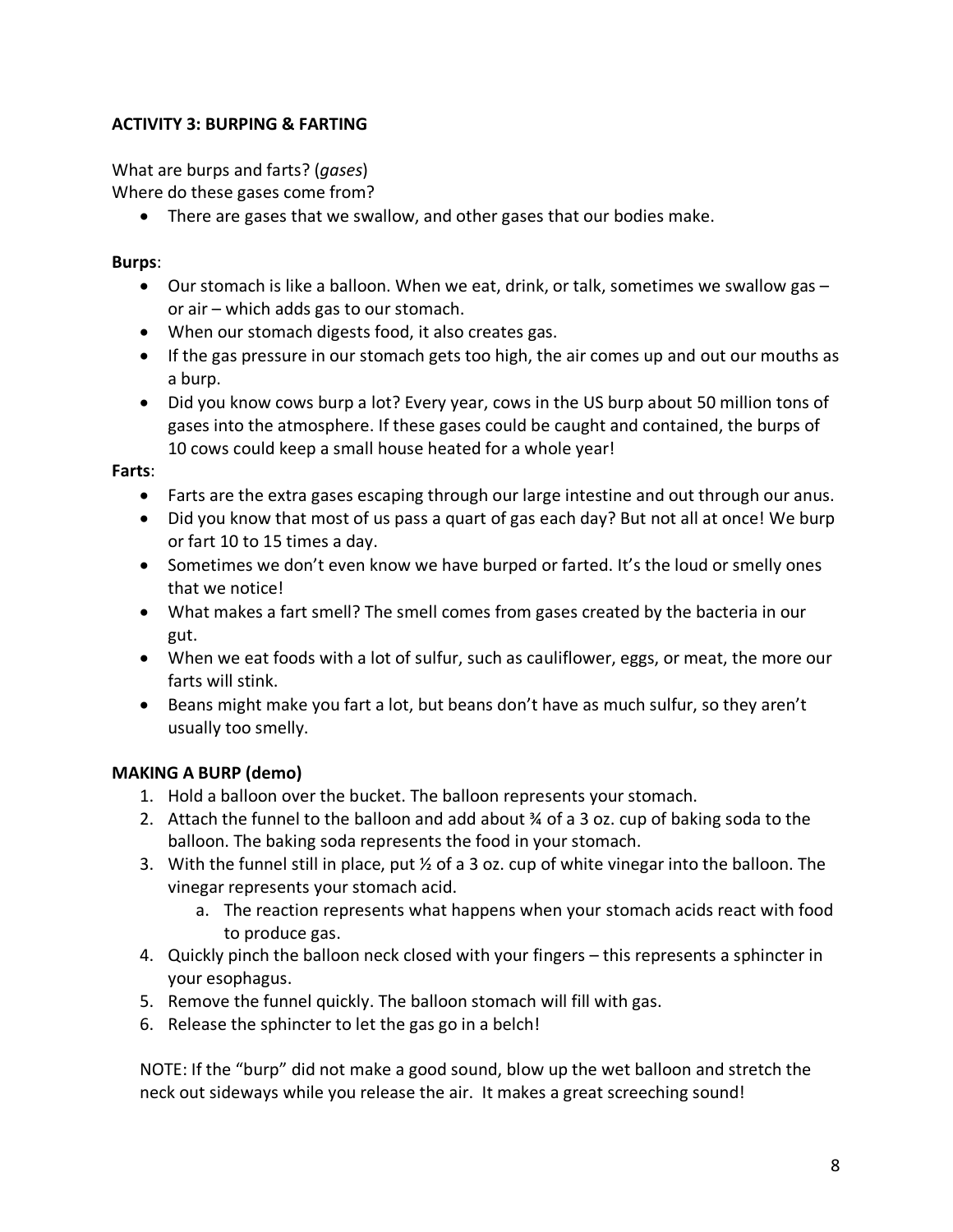# **ACTIVITY 4: SWEAT & EAR WAX**

#### **Part I. SWEAT**

- Another liquid produced by our bodies is sweat. Sweat is a natural air conditioning system for our bodies
- Sweat contains water, salts, and other chemicals, and is released all over our bodies from the pores of our skin.
- When sweat is released, it spreads across our skin, then it evaporates and causes our skin to cool.
- When sweat evaporates, it leaves the salt and chemicals behind. This is why our skin tastes salty and feels sticky after sweating.
- The body odor associated with sweat is not due to the sweat itself, but it's actually from the waste products of the bacteria that feed on sweat!

# **THE COOLING EFFECT OF SWEAT EVAPORATING**

- 1. Distribute an alcohol prep pad to each student.
- 2. Have them swipe the alcohol on their arm.
	- o Ask how it feels.
- 3. While still wet, have the students blow on their arm (where the alcohol was used). o Ask how it feels now.
- 4. Have the students run in place for 1 minute
- 5. After one minute, have them touch their arm
	- o Does your skin feel warm?
- 6. Now have students swipe the alcohol pad on their arm again
	- o Did you notice a difference?

#### *Explain*:

- The heat from our skin gives the liquid molecules of the alcohol a little energy, and they change from a liquid to a gas.
- As the liquid changes to a gas or evaporates it carries the heat energy away with it.
- The heat comes from our skin, so our skin cools down.
- Sweat works the same way: the heat from our body is transferred to the sweat, and then into the air, so we feel cooler

#### **PART II: EAR WAX**

Sweat carries away heat from our skin to keep us cool, but there are other gross substances made by our bodies to carry away germs to keep us healthy.

- Has a grown-up ever cleaned some gunk out of your ears?
- What is that gunk called? (*ear wax*)
- Does anyone know why our bodies make ear wax? (*to protect our ear drum*)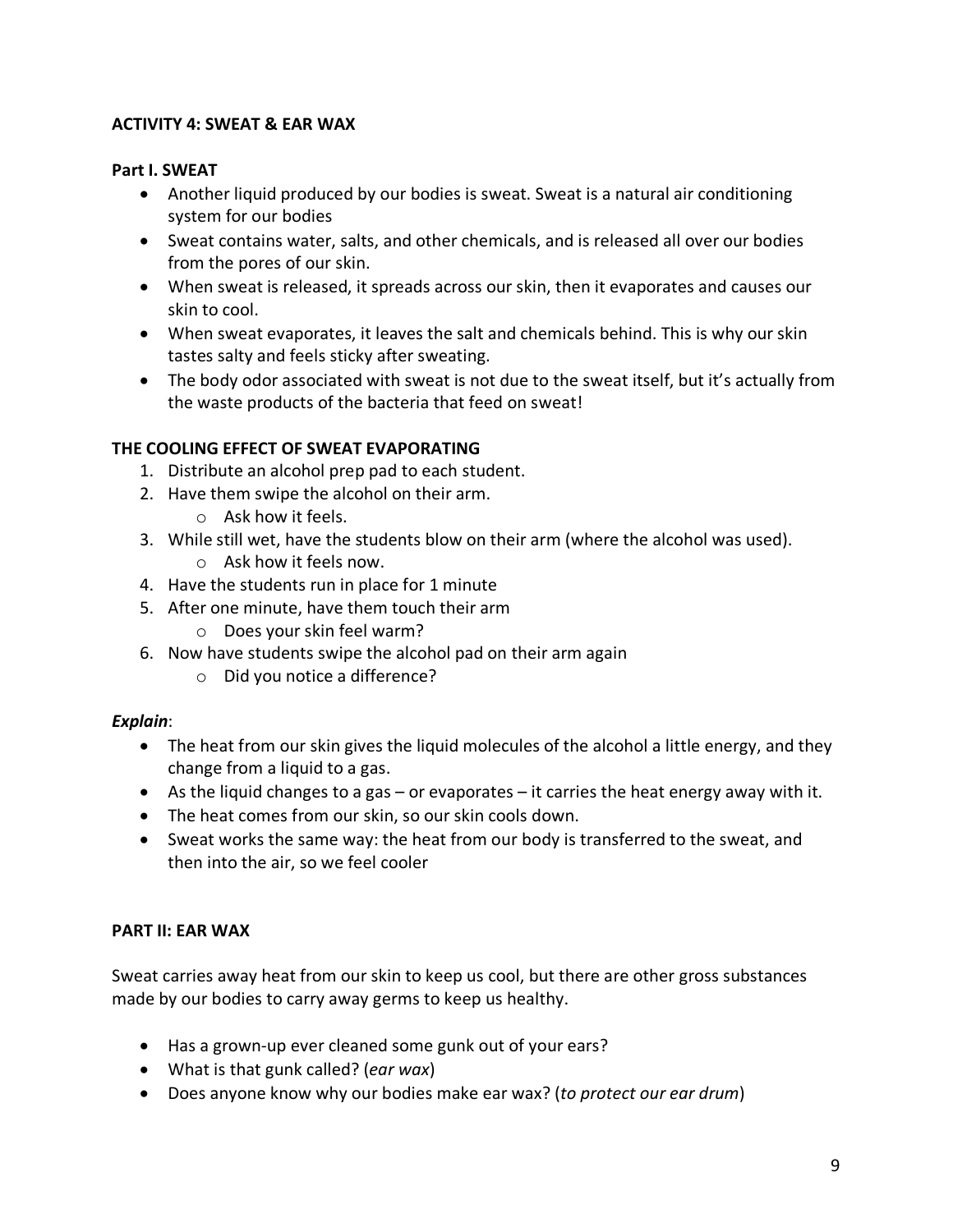Ear wax coats the entire ear canal, all the way to the eardrum, and protects our ears from harmful particles. Ear wax even contains bacteria-killing chemicals; it is very sticky and traps these harmful particles.

- What would be some examples of harmful particles that could get into your ear? (*dirt, pollen, dust)*
- What do you think these tubes could represent (*ear canal*)
- There is some Velcro inside one tube, which is going to be our ear wax. The other tube has no ear wax.
- This ball represents some dirt or pollen floating around in the air. Let's see what happens.

Hold the tube with no Velcro horizontally and ask one student to slowly roll the pollen (*tennis ball*) through the ear canal. What happened? (it *went all the way through*)

Now hold the tube with Velcro horizontally and ask one student to slowly roll the pollen through the ear canal. What happened? (*the ear wax trapped the pollen and didn't let it go through to the ear drum)*

• Allow the other students to try rolling the balls through the tubes, as time allows

# *Explain*:

Each day's newly-produced ear wax pushes the older ear wax toward the outer ear. As the older ear wax moves along, it dries up and forms small clumps or flakes which eventually fall out of our ears and take the dirt and pollen along with it.